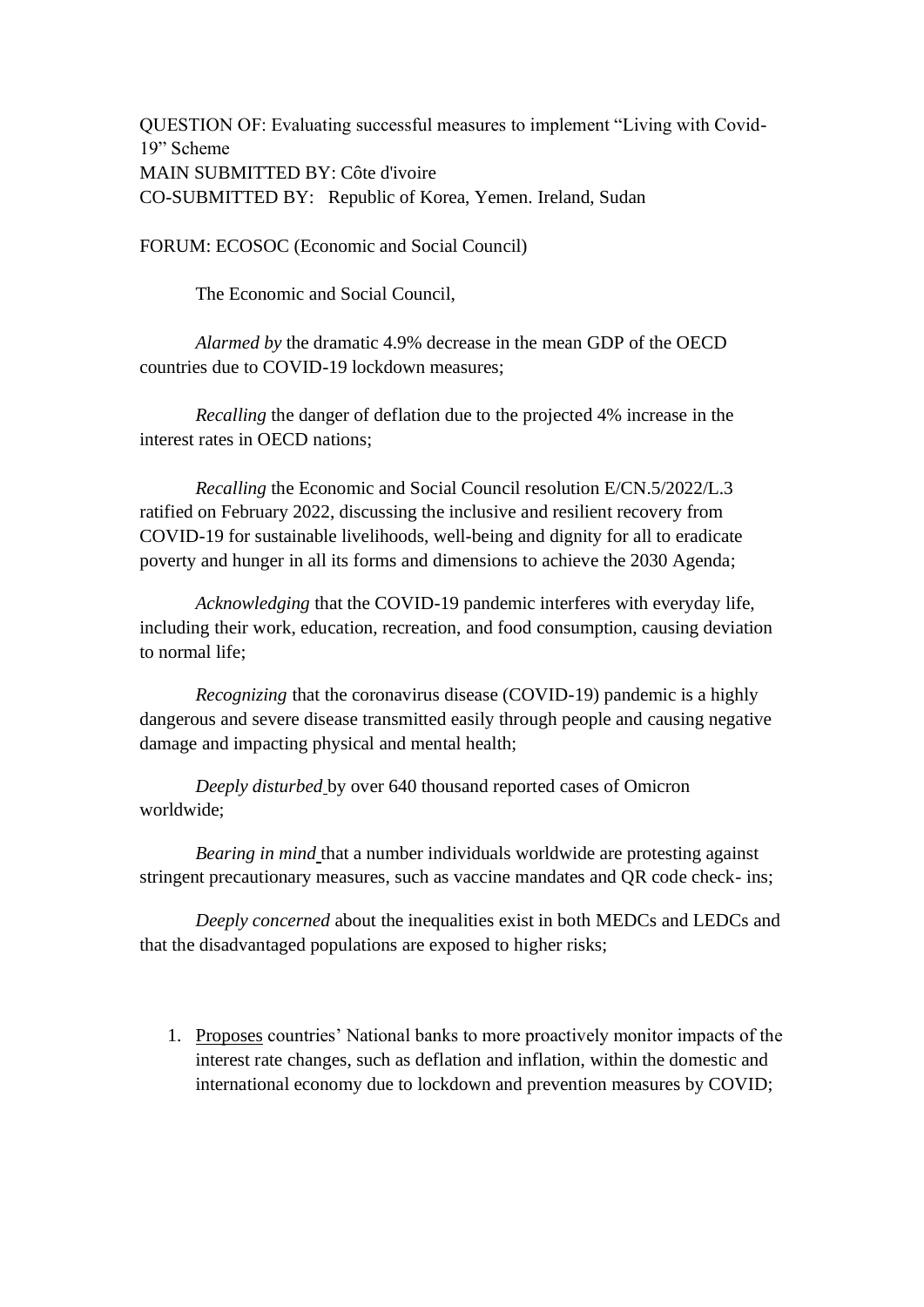2. Considers the ways to improve industry liquidity to help enterprises maintain their normal activities, minimize their layoffs, and return to the pre-pandemic conditions through ways such as but not limited to:

a. offering incentives to support cash transfers,

b. supporting the deferral of payments,

c. calling for The International Monetary Fund (IMF) to help the company paying off the liabilities;

3. Calls for the need to boost financial access by

a. developing a modern credit reporting system and electronic collateral registry for movable assets,

b. adapting commercial banks to small and micro enterprise client

c. encouraging the promotion of technological progress for industry by:

d. Improving internet accessibility

e. facilitating the online business and the use of digital technology;

4. Requests countries to more properly prepare for the next pandemic via establishing funds for a more organized global network by calling for foreign aid such as but not limited to:

a. Non Governmental Organization (NGO)

b. The World Banks

c. European Union (UN)

5. Urges development in medical areas regarding COVID-19 through ways such as but not limited to:

a. encouraging medical companies to develop accurate and affordable COVID testing kit through such incentives but not limited to:

i.lowering taxes,

ii.providing subsidies,

iii.offering financial aid for cost incurred during research,

b. encouraging developments in other COVID-19 related areas such as but not limited to:

.Vaccine,

i.Mask,

ii.COVID treatments,

c. requesting medical organizations such as CDC (Center for Disease Control and Prevention) and WHO (World Health Organization) to oversee the progress and ensure quality;

6. Emphasizes on implementing the suitable solution according to the differing situations in each nation through ways such as but not limited to: